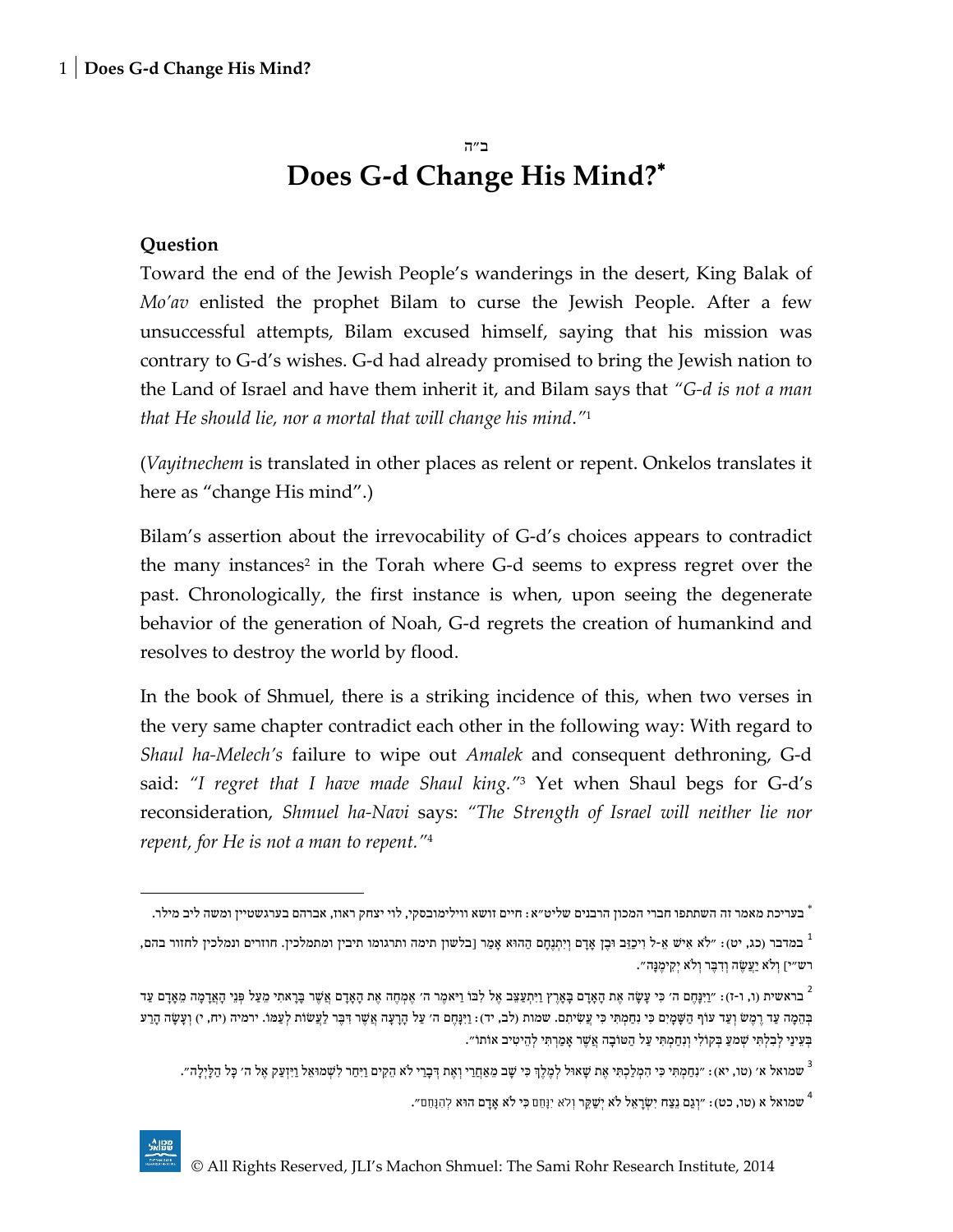This question is not merely an exegetical one. The discussion of whether G-d regrets His actions has profound theological and religious implications. The overwhelming preponderance of sources as well as the theological underpinnings of the discussion, as we shall see, seem to make it clear that G-d does not, in fact, 'change His mind'. This leaves us with the problem of how to explain the above readings, as well as the problem of why we pray to Him, if prayer will not affect an alternate outcome.

#### **Answer:**

 $\overline{\phantom{a}}$ 

### **The Straightforward ("***Pshat***") Explanation**

#### **Torah Employs Human Terms**

In the verses that state that G-d "regrets" a decision, the Torah is simply using a human term —regret— to describe G-d's action<sup>5</sup> though it is essentially not regret. To better understand this, let us examine regret in human terms.

There are three general motives for changing one's mind about a planned course of action<sup>6</sup>:

A. The variables upon which the decision is based have changed and the intended action no longer applies.

הזקוני (שם): "על שלשה דברים הנחמה באה, בפשיעת הנידר ובקוצר יד הנודר או בהתחלף דעתו. השתים באדם כמו כקוצר יד הנודר או $\mathfrak{h}$ בהתחלף דעתו. והשלישית נאמר בכמה מקומות אצל הקב"ה, והוא פשיעת הנידר כגון כאן וכגון נחמתי כי המלכתי את שאול וכגון בכמה מקומות אצל הקב"ה. וכן כתיב "רגע אדבר על גוי לנתוש ולנתוץ ושב הגוי מרעתו ונחמתי על הרעה אשר חשבתי עליו ורגע אדבר על גוי לבנות ולנטוע ועשה הרע בעיני ונחמתי על הטובה" ומה שכתוב "ובן אדם ויתנחם . . היינו לשאינם חוטאים, כדכתיב לא הביט און ביעקב ואז אין לו להתנחם ולעשות רע".

וראה תוס׳ הרא"ש (בראשית ו, ד): "ושאל מין א' כתיב 'וינחם ה'', וכתיב 'לא איש אל ויכזב ובן אדם ויתנחם' – והשיב לו ר' יוסי מאורליינ"ש: ג' נחמות באדם א' מבלתי יכולת ואחד מבלי דעת ואחד כשנגזר על האדם להטיב ושנים. הראשונות אין בהקב"ה אלא באדם, שמשים על עצמו לעשות דבר ואינו עושהו, או מבלי דעת או מבלי יכולת, אבל בהקב"ה יש בו יכולת ויש בו דעת.

וג' שייך בהקב"ה, כיצד, גוזר על האדם טובה כשהוא עומד בתומו אע"פ שמרשיע לבסוף, וכשמרשיע הוא מתנחם על הטובה והופכה לו לרעה, לפי שזו היא מדת הקב"ה, דן את האדם לפי מעשיו של אותה שעה, שנאמר 'באשר הוא שם', וכל שכן כשגוזר על הרשע רעה וחוזר בתשובה והקב"ה הופכו לטובה, כד"א 'וינחם ה' על הרעה' שהרי מדה טובה יותר ממדת הפורענות אחד לת"ק כדכתיב 'פוקד עון אבות על בנים' ובמדה טובה 'נוצר חסד לאלפים' – הרי ד' פעמים".

פסיקתא זוטרתא (בראשית ו, ו): "כי נחמתי, דברה תורה כלשון בני אדם, כי כיון שאדם הורס מלאכתו בידוע שהוא מתנחם כי עשאו, לכך  $^5$ נאמר כי נחמתי, אבל אין ניחום ואין חרטה לפני הכבוד, שנא' וגם נצח ישראל לא ישקר ינחם כי לא אדם הוא להנחם".

וברמב"ן )בראשית שם(: "דבר תורה כלשון בני אדם. והענין, כי מרו ועצבו את רוח קדשו בפשעיהם". ובאבן עזרא )בראשית שם(: "ידוע כי לא אדם הוא להנחם, רק דברה תורה כלשון בני אדם, כי המשחית מה שעשה יראה שניחם". ועד"ז פירש הרד"ק שם".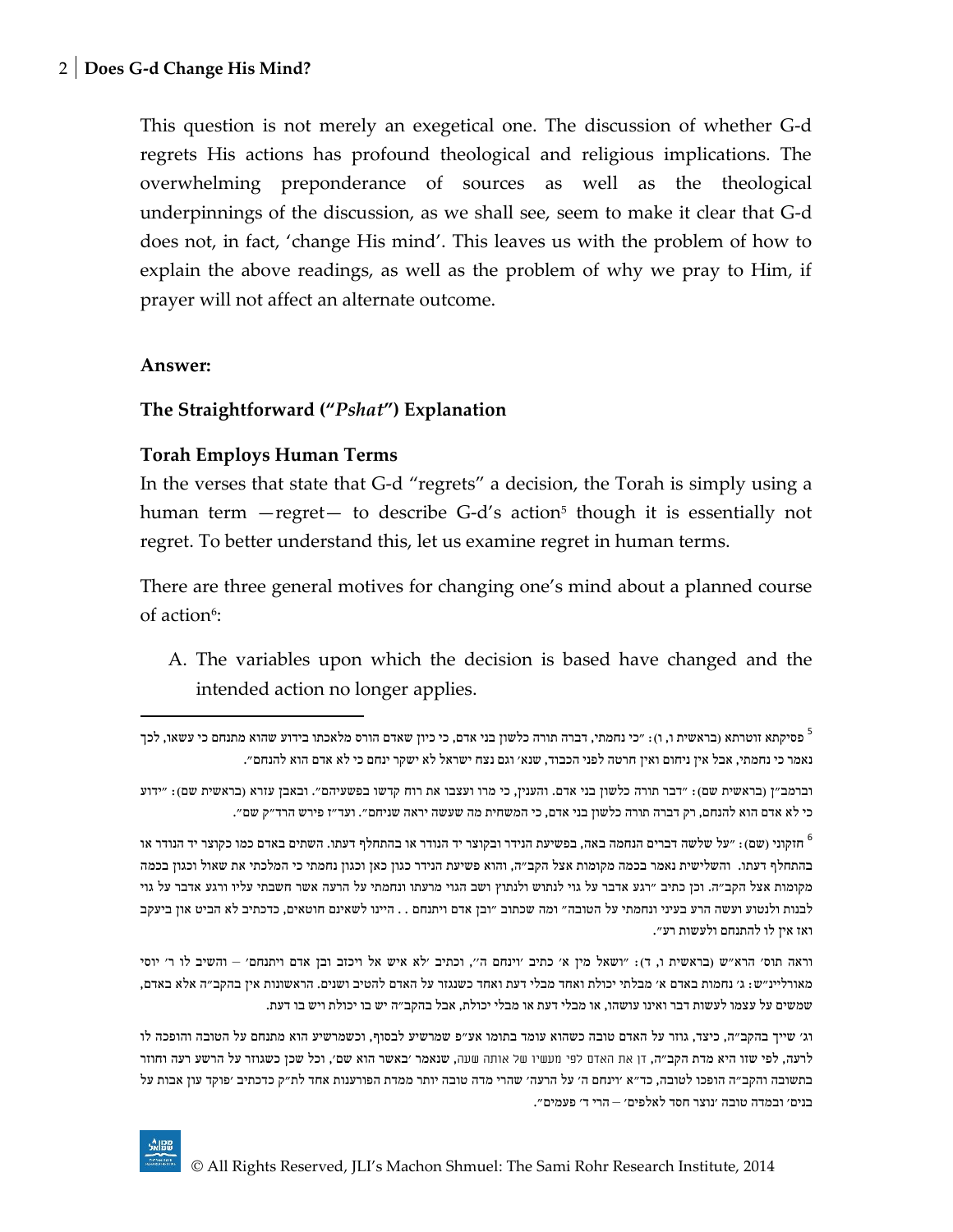- B. We lack the ability to follow through with our decision.
- C. We re-think our original decision and come to an alternative conclusion.

The latter two reasons are, axiomatically, not applicable to G-d. Motive B does not apply since G-d is omnipotent. Motive C does not apply because G-d is omniscient and supremely wise; any ulterior course of action presupposes that, originally, there was a point that was not sufficiently taken into consideration.

Motive A, however, is still applicable. When G-d decides to punish Man, who has free choice to do good or evil, that decision may be vacated due to Man's subsequent actions. Since the original decision is caused by Man's original behavior, Man's later behavior will naturally adjust the decision. Put differently, one may say that built into G-d's determination is the contingency that if Man changes his actions, the concomitant punishment (or reward) will change too. 7

### **Re-examining the Texts**

Based on this explanation, that Man's actions are the only possible cause of G-d's 'change of heart', as it were, the above-quoted scriptural difficulties resolve themselves.

The story of Bilam: The only basis for 'regret' on G-d's part would be if *B'nei Yisrael* were suddenly unworthy, and deserving of destruction. Since this was not applicable, Bilam would never succeed in cursing the Jewish nation.

The Flood: The preceding verse gives ample justification for G-d's 'regret' at having created Man: *"And G-d saw that the evil of Man had become great upon the land, and that all of his designs were for evil."* Humankind had become corrupt. 8

*Shaul ha-Maelech's* Kingdom: Shmuel tells Shaul that G-d regrets giving the Kingdom of Israel to him because of his serious blunder. This is in line with what we have stated above, namely that the only time that G-d 'changes His mind' is when Mankind's actions change the variables that the decision is based upon. Shaul was no longer a worthy king.

" (בראשית ו, ה): "וַיַּרְא ה' כִּי רַבָּה רָעַת הָאָדָם בָאָרֶץ וְכָל יֵצֶר מַחְשְׁבת לִבּוֹ רַק רַע כָּל הַיּוֹם".

l

תוס׳ השלם (ליקוט פירושי הבעלי תוס׳ עה״ת בראשית ו, ו) : ״וינחם אינו לשון חרטה, כי לא אדם הוא להנחם, אלא מניח זה ולוקח אחר.<sup>7</sup> מניח דור המבול ולוקח את נח, וכן כי ניחמתי כי המלכתי את שאול, הניח את שאול ולקח את דוד".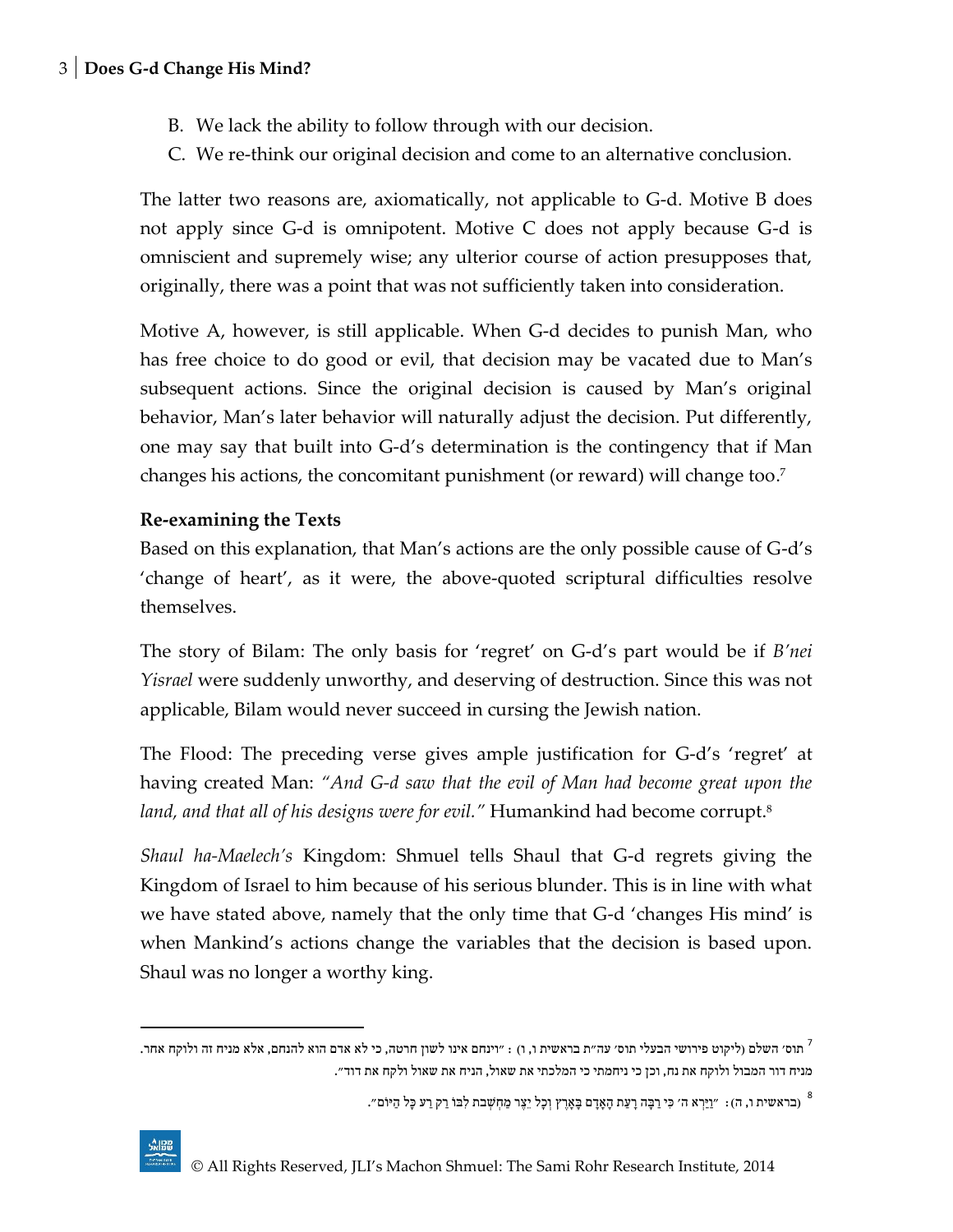When Shaul asks for G-d's reconsideration, without changing the variables of the decision (Shaul has still sinned, and David has not), he is, in effect, asking for Gd to re-think the original decision, Motive C above, something that we have established to be axiomatically inappropriate. The reply is that G-d does not 'repent'.

## **Etymology of** *"Nichamti"* **– "I put to rest"**

In accordance with this general explanation, there are some commentators who suggest that the use of the word *"nichamti"* throughout the Torah is not to be translated as *"I regret,"* but rather *"I put to rest,"* from the root *"nach"*(to rest). This means that, 'I put to rest the action I was going to take and apply, instead, a new course of action in accordance with Man's choice of behavior.'

## **The Kabbalistic Approach**

The esoteric part of Torah offers a deeper insight into the above difficulty:

## **Dual Modes – "***Adam***" and "***Lo Adam*"

Kabbalah teaches that, while G-d Himself (G-d's "essence") transcends all of Creation and remains naturally unaffected by its existence as He was before it was created, nonetheless His light, energy and power – which emanates directly from Him – is regulated so that it can relate and interact with the Creation.

This light has two simultaneous modes of operation.

- 1. G-d's light transcends the parameters of creation, shining on everything and everyone equally. He does not adjust Himself to the world.
- 2. Another mode is one in which the light is deliberately adjusted to interact with spiritual and physical existence. Through this adjustment, each level of creation receives its allowance from this light in accordance with its purpose.

This descent is a journey through the spiritual worlds and levels until it reaches our temporal world. As the light evolves, it takes on the guise of each level. In Kabbalistic doctrine, in each spiritual world there are ten emanations, attributes of either the intellectual or emotional realms. These were used as the template with which a corresponding series of ten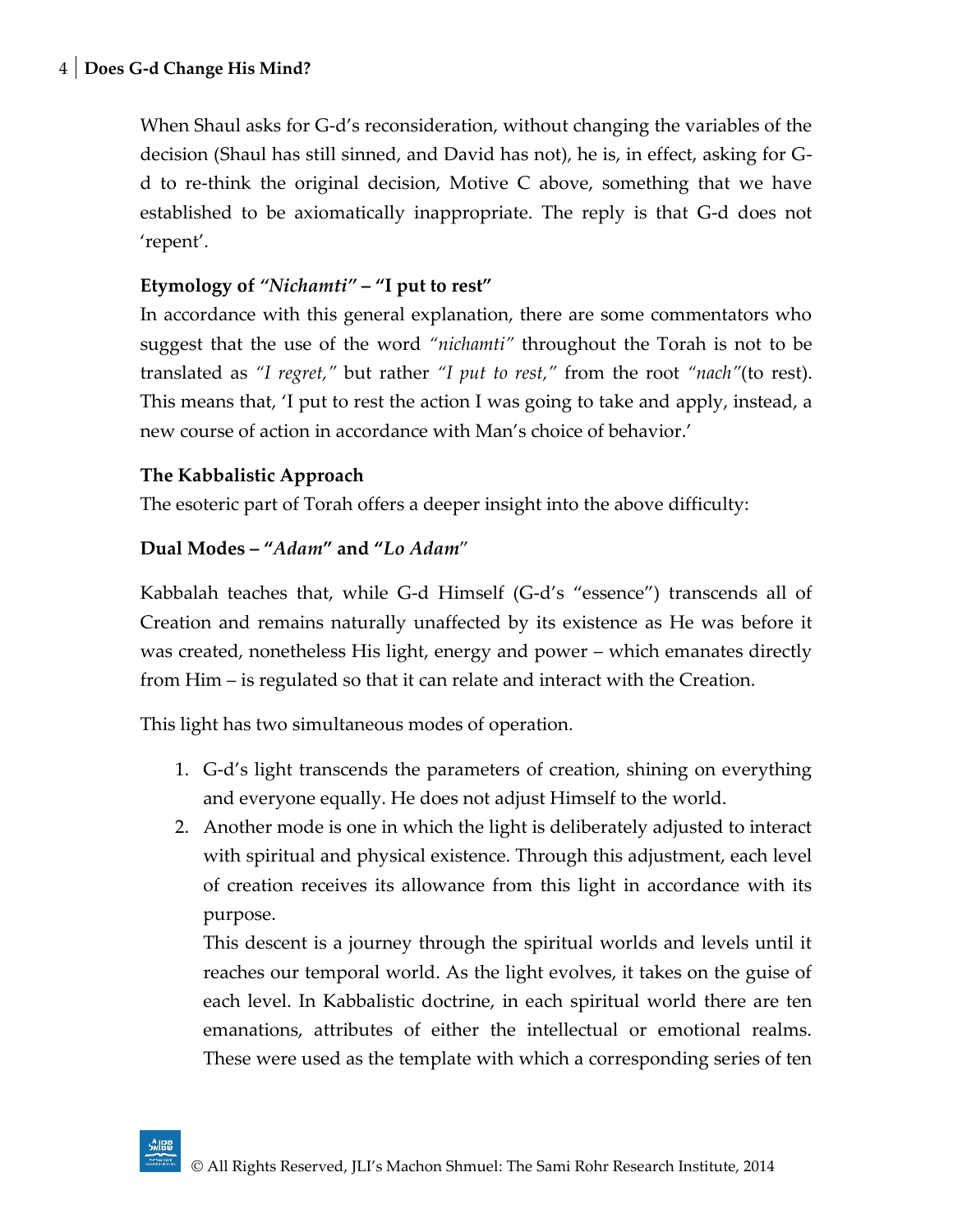human characteristics were created and of which they are the source: the three intellectual faculties and the seven emotive attributes.<sup>9</sup>

On this plane, G-d, through His light, operates in the mode we call 'Nature'. G-d's emotions, so-to-speak, follow logic – G-d's actions come as a response to man's behavior.<sup>10</sup> In those instances where G-d chooses to appear in those 'garments,' He is referred to in Scripture<sup>11</sup> as "Supernal Man."

However, there is also a mode where G-d and His light remain exalted above all human attributes, defying rules that to us seem absolute<sup>12</sup>. When G-d operates on that level, $13$  He is referred to (amongst other titles)

וראה לקו"ת )שה"ש לב, א(: "בתיקוני זהר . . אלא לאנהגא בהון עלמין כו' כפום עובדיהון דבני נשא, פי' שהנהגות והמשכות המדות להיות בהן הנהגת העולמות, בעובדיהון דבני נשא תליא. שהמעשה אשר יעשה האדם למטה, באתערותא דלתתא אתערותא דלעילא, שע"י צדקה וחסד שעושים למטה, מעוררים למעלה להיות אור אין סוף ב"ה שורה ומתגלה ומתלבש במדת החסד וכן עד"ז בכל המדות".

יחזקאל (א, כו): "וּמִמַּעַל לַרַקִיעַ אֲשֶׁר עַל-ראשָׁם כִּמַרְאֵה אֶבֶן-סַפִּיר דְּמוּת כִּמָּא וְעַל דְמוּת הַכִּסֵּא דְמוּת כְּמַרְאֵה אָדָם עָלָיו מִלְמָעְלָה [ר"ל  $\,$ ראיתי דבר מזהיר כאבן ספיר והוא כדמות כסא ועל דמות הכסא ראיתי דמות כמראה אדם על הכסא ממעל והוא רמז על האל יתברך, מצודות דוד] (שמות טו, ג) 'ה' אִישׁ מִלְחָמָה ה' שְׁמוֹ'".

תיקוני זהר (שם): "(הנה עד עתה דיבר בבחינת התפשטות אין סוף ב"ה בעשר ספירות דאצילות ובעשר ספירות דבי"ע, ועתה בא לבאר איך האין סוף ב"ה מתפשט מריש כל דרגין עד סוף כל דרגין גם בעולם השפל הגשמי הזה. וזה שאמר אליהו לאין סוף ב"ה-,מתוק מדבש( רְבּוֹן הַעוֹלְמִים (אתה הוא רבון על כל העולמים, אַנְתְּ הוּא עָלָת הַעָלוֹת אתה הוא עילת העילות שממך עלולים כל העלילות (בחינה זו היא כנגד אור אין סוף ב״ה המקיף על כל העולמות), סִבַּת הַסִּבּוֹת (ואתה הוא סיבה הראשונה לכל הסיבות שבעולם, וסיבה ועילה לכל הדברים המתהווים ומסתבבים בעולם, ואף על פי שהסיבות הם סיבות למסובבים אחרים, עם כל זה כולם הם מסובבים מן האין סוף ב"ה, )ובחינה זו היא כנגד קו הישר שהוא אור הפנימי)), דְּאַשְׁקֵי לְאִילָנָא שמשקה תדיר את האילן, שהוא קומת פרצוף הכללי של עולם האצילות), בְּהַהוּא נְבִיעוּ( באותו המבוע שהוא אור הפנימי שהוא שם מ"ה), וְהָהוּא נִבְיעוּ אִיהוּ כִּנְשָׁמַתָא לְגוּפָא ו(זה המבוע הוא כנשמה בתוך הגוף), דְאִיהוּ חַיִּים לְגוּפָא (שהיא נותנת חיים להגוף של עשר הספירות. ואמר עוד אליהו לאור אין סוף ב״ה) וּבָדְּ לָית דְּמִיזֹן וְלֶית דִּיּזֹקְנֵא (ובאורך קודם התפשטותך בהספירות, אין שום דמיון ושום צורה) מִכָּל מַה דִּלְגֶו וּלְבָר (מכל מה שיש בפנימיות הספירות ובחיצוניות הספירות.-מתוק מדבש(" .

דרגא זו )בחי' 'ּובָ ְך ל ית דִ מְ יו ן'( נקרא בדא"ח בשם "סובב כל עלמין" – ראה ספר הליקוטים ערך "ממלא וסובב" באריכות.

<sup>13</sup> בכללות נקראת כל מדריגה שלמעלה ממדריגת חבירו בחינת "לא אדם" לגבי מדריגת "אדם" שלמטה הימנו. לדוגמא, מוחין (או"א, אבא ואימא, חכמה ובינה) נקראו "לא אדם" לגבי ז"א (זעיר אנפין, מדות). וכן המדות (ז"א) נקראו "לא אדם" לגבי ספירת המלכות. ראה תניא

ראה תניא (פ"ג).<br>

תיקוני זהר (תקונא ה׳ ע׳ רסח): ״אנת הוא דאפיקת עשר תיקונין (אתה הוא שהוצאת והאצלת עשרה נאצלים הנקראים תקונים, כי בהם יש תקון וקיום לכל העולמות, ועל ידם מתנהגים כל העולמות בכח המאציל המתגלה בתוכם- מתוק מדבש), וְקֶרֵינַן לוֹן עֲשַׂר סְפִירָן ואנו קוראים אותם התקונים עשר ספירות, מלשון ספיר שהוא לשון הארה, שעל ידם האין סוף ב"ה מאיר בכל העולמות, )ועוד הוא מלשון סיפור דברים, כי כמו שהדיבור מגלה המחשבה, כן הספירות מגלות את כח ורצון אור האין סוף ב"ה), לְאַנְהָגָא בְהוֹן עַלְמִין . . לֵית לַךְ אֲתַר יִדִיעָא )אין לך מקום קבוע וידוע, כי אין הספירות מקום שלך, כי לית אתר פנוי ממך, ור"ל לא מפני שמשרה שכינתו בספירות יחויב מזה שיהיה מקומו שם, כי אינו בעל מקום וגבול ח"ו, ואין הספירות מגבילות גדולתו, כי מה שנתלבש אורך בעשר ספירות אינו) אֱלָא לְאִשְׁתְּמוֹדְעָא תּוקְ פָ ְך וְ ח ילְָך לִ בְ נ י נָׁשָ א אלא להודיע תוקפך וכחך לבני אדם, ור"ל על ידי שנתלבש אורו יתברך בהספירות יוודע לנו כחו מצד פעולותיו, והיינו) וּלְאַחֲזָאָה לוֹן אֵיךְ אִתְנַהֵיג עָלְמָא בְּדִינָא וּבְרַחֲמֵי".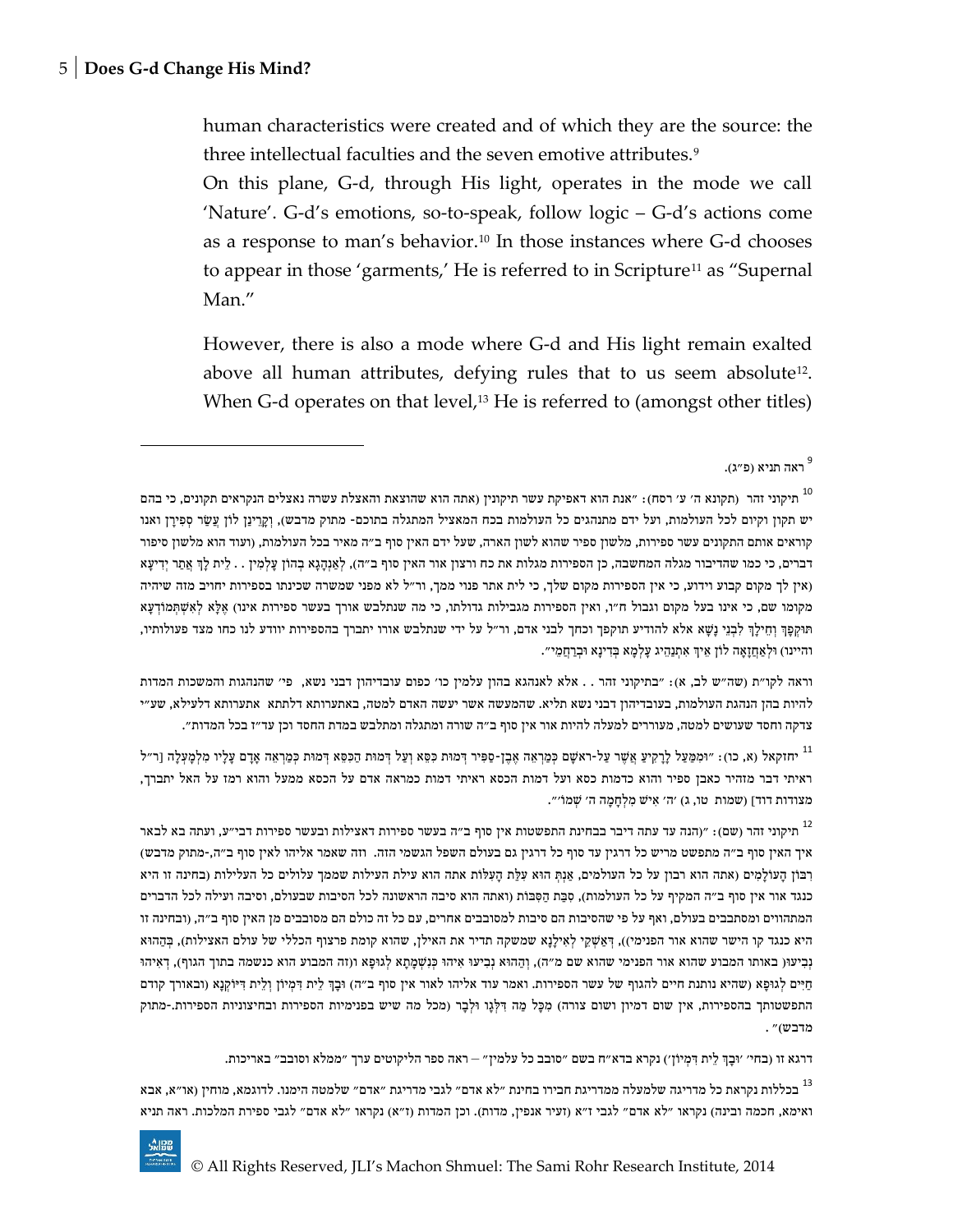$\overline{\phantom{a}}$ 

as *'Lo Adam* – *Not Man'* i.e. higher than human-like attributes or a logical, ordered functioning.<sup>14</sup>

Accordingly, the apparent contradiction can be resolved based on these Kabbalistic ideas. The verses that imply that G-d 'regrets' his decisions are referring to G-d as He has manifested His presence at a level where He interacts with the creation through ten human-like faculties, and has chosen to allow for a 'change of mind' based on the actions of Man.<sup>15</sup>

However, the sources that state that G-d has no misgivings or regret refer to G-d as '*Lo Adam*.' The Torah thus implies that from the vantage point of *'Lo Adam,'* G-d transcends the rational cause-and-effect order; His workings are entirely independent of the actions of mortal man, and have no bearing on His decisions.<sup>16</sup>

)סוף פי"ג(: "וכל מעלות ומדרגות שלמטה הם כאין לגבי מעלות ומדרגות שלמעלה מהן ]כידוע לי"ח שבחי' ראש ומוחין של מדרגות תחתונות הן למטה מבחי' עקביים ורגלי מדרגות עליונות מהן וכמאמר רז"ל רגלי החיות כנגד כולן[". אבל בחי' "לא אדם" האמיתי קאי על בחי׳ פנימיות הכתר (ששם מושרש מדת הנצח) ועל דרגא זו נאמרה "וגם נצח ישראל . . לא אדם הוא להנחם" (ראה ד"ה באתי לגני תשכ"ח ותשמ"ח בארוכה).

.<br>ראה הערה <sup>14</sup>

.<br>ראה הערה 17

<sup>16</sup> זוהר (ח״ג קלו, ב): "תניא, מאי דכתיב (ש״א טו כט) וְגַם נֵצַח יִשְׂרָאֵל לֹא יְשַׁקֵּר וְלֹא יִנָּחֵם, כִּי לֹא אָדָם הוּא לְהִנָּחֵם, האי רזא אוקימנא, כל ההוא נצח דאתפשט בגופא, זמנין דתלי על עלמא למידן, ותב ומתחרט ולא עביד דינא, אי תייבין, מאי טעמא, משום דקאי בדוכתא דאקרי אדם, ויכיל לאתחרטא. אבל אי באתר דאתקרי ראש, (בהאי מצחא), אתחזי ואתגלייא האי נצח, לאו הוא עידן ואתר לאתחרטא, מאי טעמא, משום דלא הוה מאתר דאקרי אדם, דהא לא אתגלי פרצופא וחוטמא, אלא מצחא בלחודוי, ובאתר דלא אשתכח פרצופא, לא אקרי אדם, ובגין כך לא אדם הוא להנחם, כנצח דבשאר תקוני גופא".

ובמאמרי אדמור הזקן (תקס"ט ע' קעב ואילך): "אדם העליון דאצילות שהוא בחינת ששה קצוות דזעיר אנפין כו' . . כי בחינת ו' קצוות דזעיר אנפין נקרא אדם, מפני שהאורות באין בריבוי כלים, שהן בחי' רמ"ח אברין דמלכא שהן שרש הרמ"ח מצוות עשה למטה כידוע.

וביאור הדבר הנה ידוע שיש ב' מיני מדות אהבה ויראה, הא' אשר נולדים ולקוחים רק מן השכל ובהבטל הטעם והשכל יתבטל התפעלות האהבה או היראה . . והב' בחינת מדות אהבה ויראה טבעיים, שלא נלקחו מצד השכל שבנפש האלקית אלא כמו טבע מוטבעין הן בנפש, כמו טבע המדות הגשמיות המוטבעין בנפש הבהמית, שהן כמו מדת הבהמה ממש שהן חזקים ותקיפים ביותר עד שלא תבטל לעולם, גם שיהי' השכל מנגד לה, כי כח המדות הטבעיים חזקים יותר מכח השכל, מפני שזה הכח החזק ביותר שבמדות הטבעיים הנקראים אהבה טבעית כו' שרשה בבחי' המדות שברצון שלמעלה מן כח השכל אהבה רבה . . ששרשם בעתיק יומין עצמו שהוא בחינת הכתר כידוע ] . . [

וביאור הדברים הנה מה שכתוב 'כי לא אדם הוא להנחם' כו' משמע שמדרך מהות וטבע האדם להנחם, אך בבחינת עתיק יומין נאמר 'כי לא אדם הוא להנחם' כו' להיות כי בחינת אדם הוא בחי' התיקון דשם מ"ה בגימטריא אדם, והיינו בחי' התכללות מג' קוין חח"ן בג"ה דתי"ם )חכמה, חסד, נצח. בינה גבורה הוד. דעת, תפארת, יסוד, מלכות(.

וביאור הדברים . . יש במדות הרבה שינוים מפני בחינת התחלקות המדות לכמה מדרגות שונות, דהיינו לפי אופן השכל, לפעמים יחייב השכל כך, יהי' המשכת המדות כך, לפי זה האופן דווקא, ועל דרך זה יש הרבה חילוקי מדרגות במדת החסד וכן במדת הדין ובמדת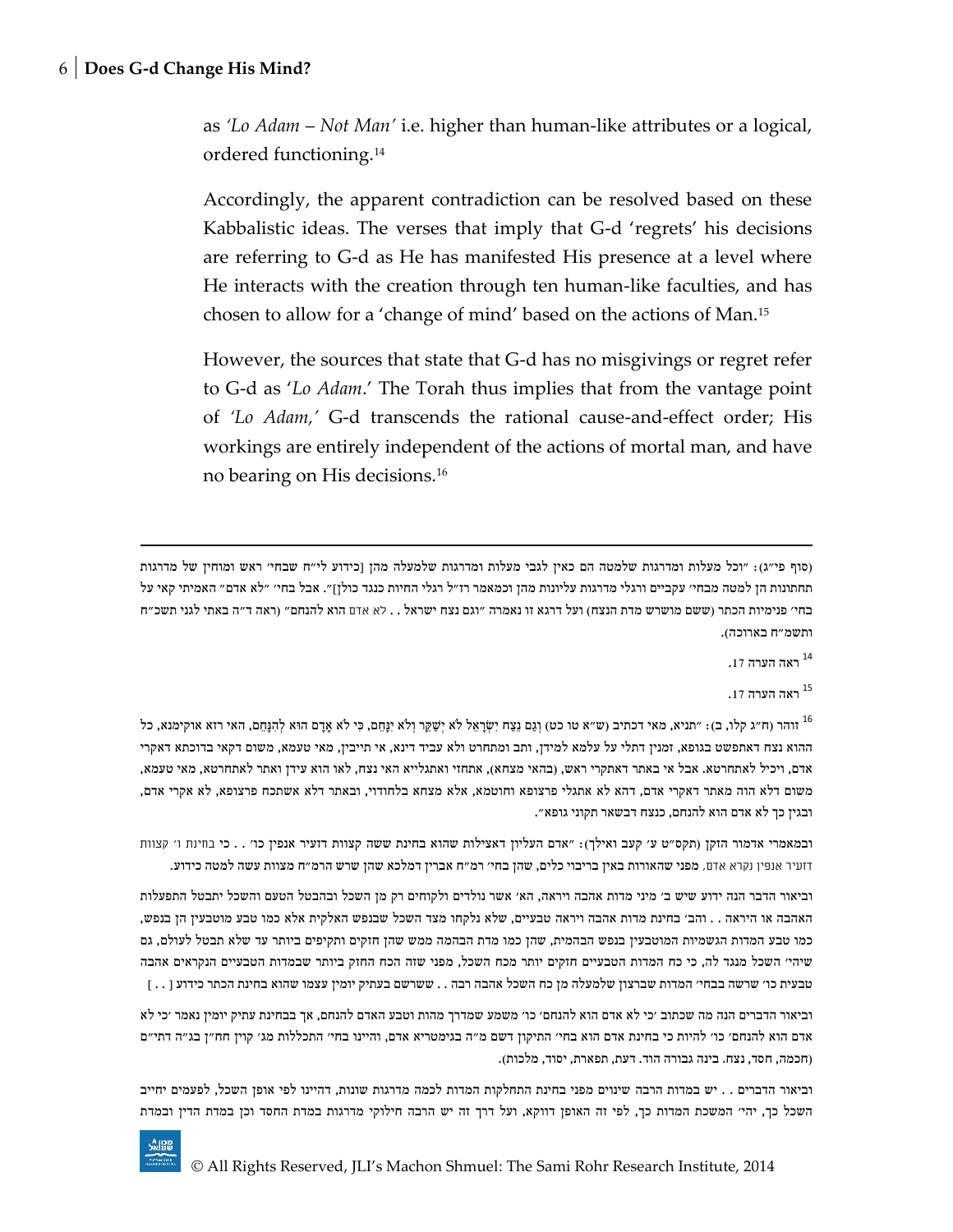In the two aforementioned sources where Scripture testifies to the fact that G-d is *"not man to relent*,*"* it is evident that elements beyond human grasp are at play. G-d's relationship with those involved is not subject to the logical parameters described in the second mode of G-d's interaction with His world, but rather belongs to the first:

1) Bilam testified that G-d and the Jewish People have a unique, enduring relationship that does not hinge solely upon their actions. G-d will never sever this relationship despite their iniquity for reasons that transcend logic – *"lo Adam*.*"* 17

הרחמים, וגם בהנהגת המדות חסד דין רחמים עם זולתו יש בהן שינוים רבים, כמו איש חסד וטוב יתנהג במדת החסד וטוב כמים הפנים כו' ולהפך עם איש רע ובליעל יתנהג במדת הדין . .

ונמצא בכל זה יובן למעלה שבחינת התפשטות המדות מחסד דין רחמים דאצילות בבריאה, תלוי במעשה התחתוני' . . על ידי המקבלים השפע של המדות כמו 'עם חסיד תתחסד' יפול שינוים רבים להפך המדה שכבר נמשך מן החכמה מהיפך להיפך כמו שכתוב 'וינחם ה' על הרעה' כו', פירוש וינחם משמע שהמדה של חסד ורחמים נתעוררה עכשיו להפך מדה של דין ועונש לרעה, שכבר נגזר על פי החכמה, כמו אדם שמתנחם מעשות רע לטוב אליו שהוא מפני שמתעורר בלבבו מדת חסד להפך מדת הדין והרוגז שנתעורר בלבבו מכבר, וזהו נק' שינוי גמור, דהיינו גם במדה שכבר נמשכה שתשתנה מהיפך להיפך, ועל דרך זה יש בהיפך בשינוי מחסד לדין כמו שכתוב 'וינחם ה' אשר עשה את האדם' כו' 'ויאמר אמחה' כו' . . ועכ"פ מובן שיפול שינוי גמור להפך ממדה למדה היפך על ידי שינוי מעשה התחתונים מטוב לרע או מרע לטוב, דהיינו כמו גם לאחר שכבר נמשכה מדת הדין לעונש לחוטא תהופך לטוב וחסד אם ישוב בתשובה כו', ולהיפך גם אחר שכבר נמשך החסד לאיש החסד כמ"ש 'עם חסיד תתחסד' ישתנה לדין ועונש אם יחטא וכיוצא, ואם כן תמיד ימצא שינויים במדות עליונים,

וזהו שכתוב בבחינת כתר עליון 'כי לא אדם הוא להנחם', פי' לא כמו בחינת המדות דזעיר אנפין שנחלקו בג' קוין שהוא נקרא אדם להנחם ולהשתנות תמיד מחסד לדין או להיפך כנ"ל אם לפי אופן השכל שיחייב לפעמים כך ולפעמים להיפך, או לפי אופן מעשה התחתונים שעושין שינוי גמור להנחם עצם המדה להופכה לשנותה )כמו יהי רצון מלפניך שיכבשו רחמך את כעסך כו' שהכעס עצמו משתנה ומתהפך לטוב מפני תגבורת הרחמים כמו אב על בנו גם בהיותו כועס עליו מאד שיתבונן ברחמנותו עליו מהפך לבבו מרע לטוב . . ) אבל בבחי׳ כתר עליון שנקרא עתיקא לא אדם הוא להנחם, לפי שבחינת הכתר הוא למעלה מבחינת החכמה, כידוע שהוא בחינת הרצון הפשוט אשר בלתי מתחלק כלל למדרגות שונות, כי כל בחי' התחלקות אינו בא רק מבחינת החכמה ולמטה, דהיינו מה שהשכל יחייב טעם לרצון כך או כך, אבל בעצם הרצון הרי אין טעם לרצון כלל כידוע )אפילו טעם כמוס שנק' חכמה סתימאה אין בעצם הרצון הנקרא כתר שבכתר והוא בחינת עתיק יומין שמאיר בגולגלתא דאריך אנפין כו' כידוע(, וא"כ לא יפול שינוי לעולם בבחינת עתיקא שיהיה לפעמים כך ולפעמים להיפך לא מצד עצמו ולא מצד מעשה התחתונים, מאחר שהוא עצם אור אחד פשוט בתכלית בלתי מתחלק למדרגות חלוקות כלל.

] . . [ וזהו שכתוב באדרא רבא 'דלית שמאלא בהאי עתיקא' – פירוש 'שמאלא' הוא בחינת הדין שהוא בחינת שינוי למדת החסד ובבחינת עתיק יומין אין בו שינוי כלל, ועצמות המאציל חפץ חסד הוא מצד עצמותו כי טוב ה' כו' וטבע הטוב להיטב ובהאי עתיקא לית שמאלא להפך זה החסד, לפי שאין שם בחי' שינוים כלל ע"כ ממילא כולו חסדים וכמו שכתוב בפרד"ס דאור הכתר כולו רחמים פשוטים כו', וזהו שכתוב בו 'כי לא אדם הוא להנחם' בשינוים כלל".

פסחים (פז, ב): "לאחר שנולדו [לו] שני בנים ובת אחת אמר לו הקדוש ברוך הוא להושע: לא היה לך ללמוד ממשה רבך, שכיון שדברתי עמו – פירש מן האשה, אף אתה בדול עצמך ממנה. אמר לו: רבונו של עולם, יש לי בנים ממנה ואין אני יכול להוציאה ולא לגרשה! אמר ליה הקדוש ברוך הוא: ומה אתה, שאשתך זונה ובניך [בני] זנונים, ואין אתה יודע אם שלך הן אם של אחרים הן – כך. ישראל, שהן בני, בני בחוני, בני אברהם יצחק ויעקב, אחד מארבעה קנינין שקניתי בעולמי . . ישראל קנין אחד, דכתיב עם זו קנית. ואתה אמרת העבירם באומה אחרת! כיון שידע שחטא עמד לבקש רחמים על עצמו. אמר לו הקדוש ברוך הוא: עד שאתה מבקש רחמים על עצמך - בקש רחמים על ישראל, שגזרתי עליהם שלש גזירות בעבורך. עמד ובקש רחמים ובטל גזירה, והתחיל לברכן, שנאמר והיה מספר בני ישראל כחול הים וגו'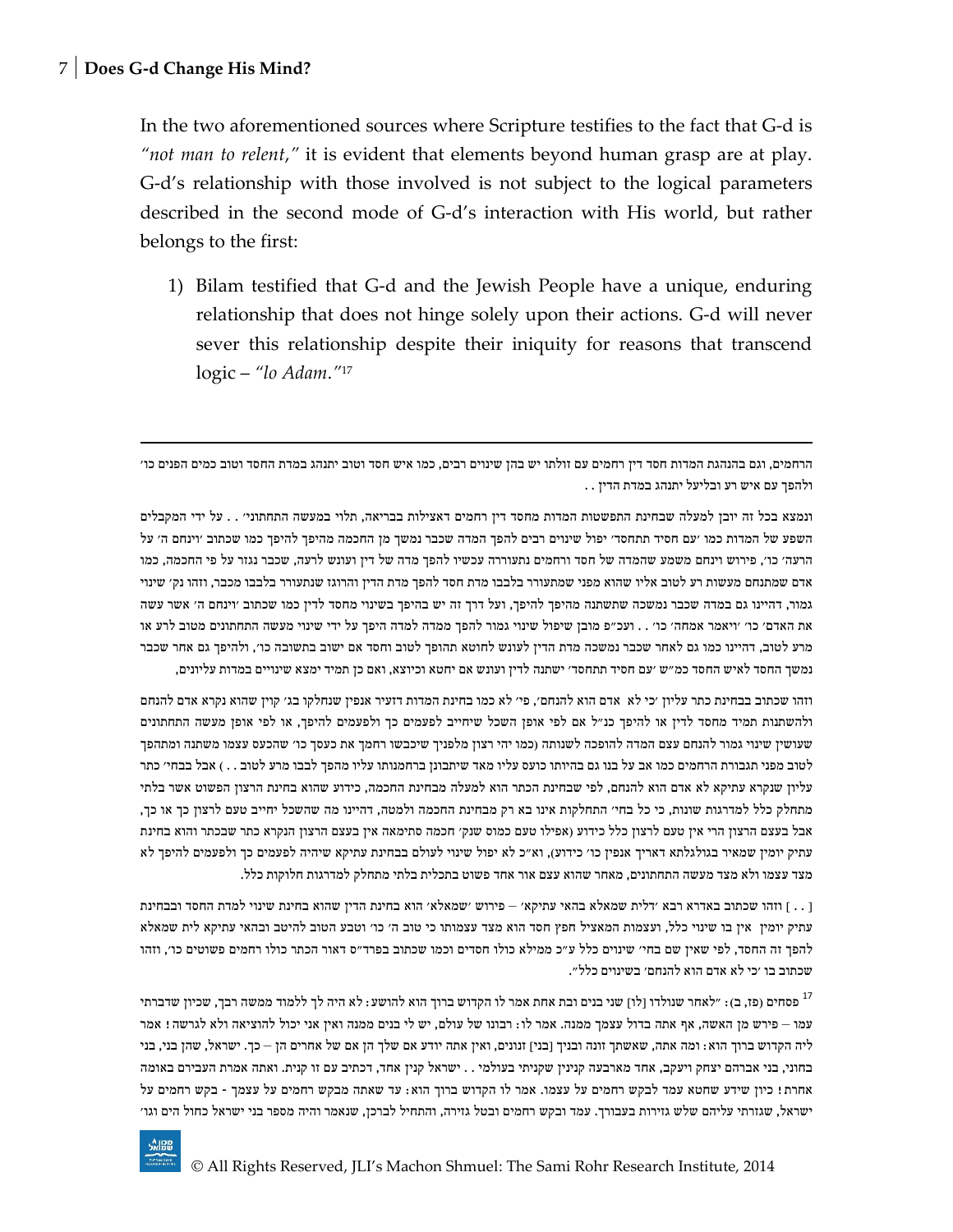In the same way that a child is eternally bound up with its father, so is the relationship between the Jewish people and G-d one that is indissoluble and defies logic.<sup>18</sup>

2) *"Malchus Bais David"*: G-d chose the Davidic dynasty for no humanly perceivable reason. G-d's selection of Shaul, however, was due to the perfection of his character and personal qualities – human dimensions that can be humanly appreciated (*'Adam'*). For this reason, his reign was characterized by and terminated because of his actions.

Conversely, the choice of *David ha-Melech* as monarch emanated from a place that is too lofty to take into account personal qualities or actions. His affinity for David and his progeny flowed from a place that is referred to

והיה במקום אשר יאמר להם לא עמי אתם יאמר להם בני אל חי ונקבצו בני יהודה ובני ישראל יחדו וגו' וזרעתיה לי בארץ ורחמתי את לא רחמה ואמרתי ללא עמי עמי אתה.

אמר לו הקב"ה להושע לא היה לך ללמוד ממשה רבך שכיון שדברתי עמו פירש מן האשה אף אתה בדול עצמך ממנה, אמר לו רבונו של עולם יש לי בנים ממנה ואין אני יכול להוציאה ולא לגרשה. אמר לו הקדוש ברוך הוא ומה אתה שאשתך זונה ובניך ]בני[ זנונים ואין אתה יודע אם שלך הן אם של אחרים הן כך, ישראל שהן בני, בני בחוני, בני אברהם יצחק ויעקב, אחד מארבעה קנינין שקניתי בעולמי . . ישראל קנין אחד דכתיב "עם זו קנית" ואתה אמרת העבירם באומה אחרת. כיון שידע שחטא עמד לבקש רחמים על עצמו . . אמר רבי יוחנן משום ר' שמעון בן יוחי מאי דכתיב אל תלשן עבד אל אדוניו פן יקללך ואשמת וכתיב דור אביו יקלל ואת אמו לא יברך משום דאביו יקלל ואת אמו לא יברך אל תלשן אלא אפילו דור ]רשעים שאביהן יקללו אל תלשינם, רש"י[ שאביו יקלל ואת אמו לא יברך אל תלשן עבד אל אדוניו מנלן מהושע ]שנתפס על שהלשין את ישראל ואף על פי שחטאו[".

קידושין )לו, א( :"לכדתניא בנים אתם לה' אלהיכם, בזמן שאתם נוהגים מנהג בנים אתם קרוים בנים אין אתם נוהגים מנהג בנים אין אתם קרוים בנים דברי ר' יהודה רבי מאיר אומר בין כך ובין כך אתם קרוים בנים שנאמר בנים סכלים המה, ואומר בנים לא אמון בם, ואומר זרע מרעים בנים משחיתים, ואומר והיה במקום אשר יאמר להם לא עמי אתם יאמר להם בני אל חי, מאי ואומר? וכי תימא סכלי הוא דמקרי בני, ]כשאין בהם אלא שטות הוא דמיקרו בנים אבל כשהם רשעים דלית בהו הימנותא לא מקרו בנים - רש"י[ כי לית בהו הימנותייהו לא מיקרו בני, ת"ש ואומר בנים לא אמון בם, וכי תימא כי לית בהו הימנותא הוא דמיקרו בנים כי פלחו לעבודת כוכבים לא מיקרו בנים, ת"ש ואומר זרע מרעים בנים משחיתים, [דהיינו עבודה זרה כדכתיב (דברים ד) פן תשחיתון ועשיתם פסל וגו׳] וכ״ת בנים משחיתים הוא דמיקרו בני מעלייא לא מיקרו, [עוד לעולם] ת"ש [דהדרי מקרו בני אל חי ע"י תשובה] ואומר והיה במקום אשר יאמר להם לא עמי אתם יאמר להם בני אל חי".

ובמדרש רבה רות (פתיחתא ג): "באותה שעה אמר הקב"ה בני סרבנין הן לכלותן אי אפשר, להחזירין למצרים אי אפשר, להחליפם באומה אחרת איני יכול".

ובאור התורה )שה"ש ע' תקכח, אחר שהעתיק מדרש זו כתב(: "והמבואר דפירוש שזה ששלח ידו מן החור הוא שלא על פי מדת הדין שמעכבת ואומרת שאינן ראוים לישא להם פנים כו' ע"כ שולח ידו בהסתר מתחת כנפי החיות וזהו ענין מן החור". וראה 'מחשבת החסידות' )לר' יואל שי' כהן ח"א פרק ה'( באריכות.

"שמות (ד, כב): "כּה אָמַר ה' בְּנִי בְכוִי יִשְׂרָאֵל". ובדברים (יד, א) "בָּנִים אַתֶּם לַה' אֱלֹהֵיכֶם". ועוד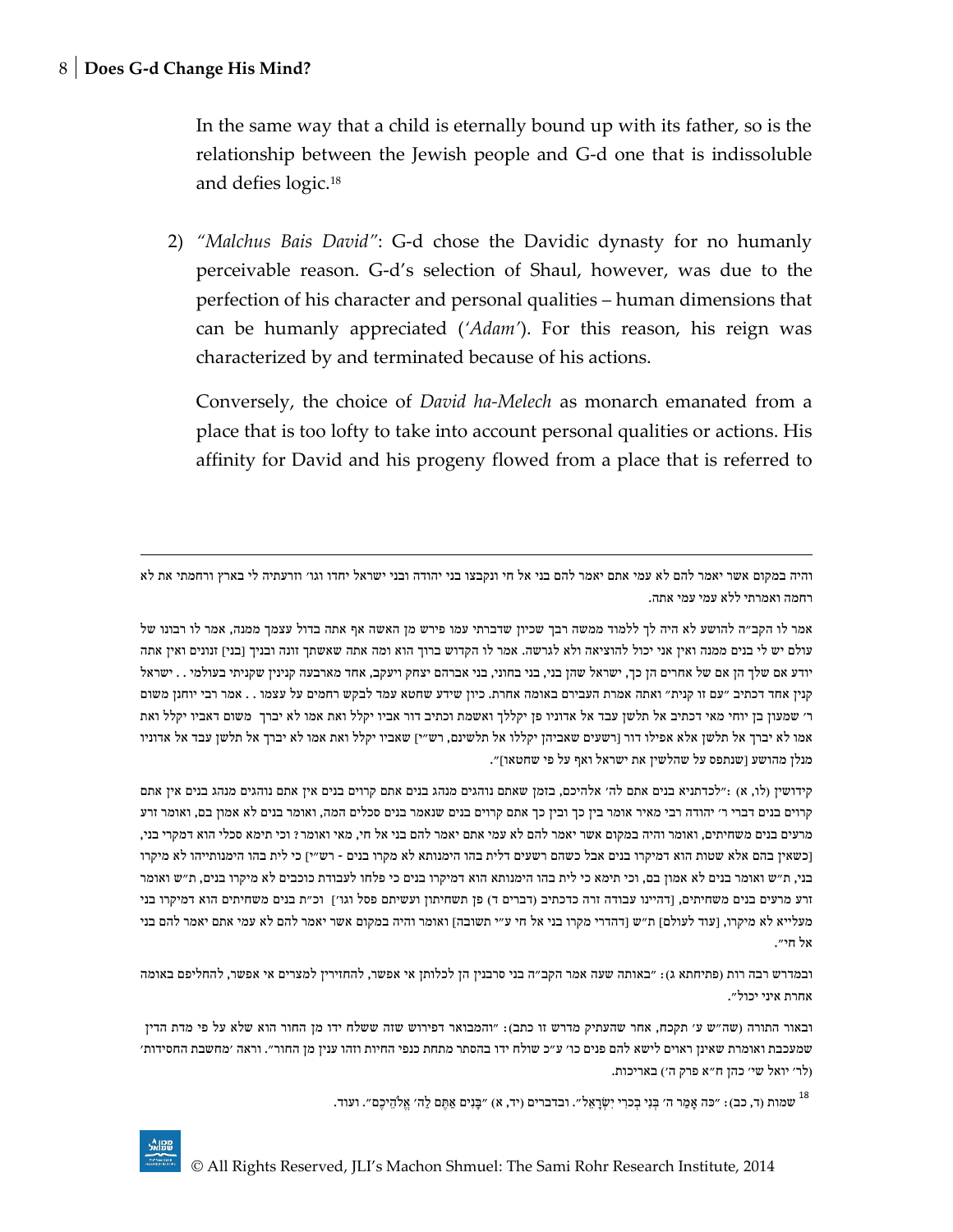'*Lo Adam*' and therefore cannot be altered regardless of sin or merit<sup>19</sup> [Alternative explanations appear elsewhere in Chassidus as well<sup>20</sup>].

אך הענין הוא דאדרבא מה שכתוב וגם נצח ישראל כו' בא ליתן טעם על ממלכת דוד שכבר ניתנה לו ואי אפשר שיחזור בו כי לא אדם הוא להנחם, לפי ששאול ביקש שינחם ה' ויעורר חסדו עליו להשיב לו את המלוכה והשיב לו שמואל שדבר זה אי אפשר לא מטעם שאי אפשר להנחם מדין לחסד, שהרי נאמר וינחם ה' על הרעה כו' וכן ויאמר ה' לא אוסיף עוד לקלל כו' אך מטעם בחינת ממלכת דוד שאי אפשר להנחם עליה לאחר שכבר ניתנה לו ועל זה קאמר 'וגם נצח ישראל לא ישקר' כו' 'כי לא אדם הוא להנחם כו'". ]עיי"ש לביאור הטעם למה נאמר "לא יוכל להנחם" דוקא על מלכות בית דוד[.

ראה מאמרי אדמור הזקן תקס"ז (ע' תט"ז) שכאשר נמשכה גזרתו ית' ב'דיבור' אי אפשר שיחזור ממנו ('לא אדם הוא להנחם') אבל כאשר עדיין עומדת הגזירה במחשבתו ית' יכול הוא לחזור בו ('וינחם ה'): "כי הנה מחשבה שהוא בחי' לאה הוא דינא קשיא, ורחל שהוא בחינת דיבור, דהיינו בחינת יצירה הוא הנקרא דינא רפיא. כי הנה אנו רואים שבמחשבה יכול לחזור ממחשבתו אבל בדיבור אינו יכול לחזור, וכמ"ש "ודבר המלך שלטון" "ההוא אמר ולא יעשה" כו' וכתיב "לא איש אל ויכזב ובן אדם ויתנחם" ואף שפעמים כתיב "וינחם ה'", אלא הענין כאן קודם גזר דין כאן לאחר גזר דין, אבל כשעדיין במחשבתו בוודאי יכול לחזור, כי דבר המלך דווקא "ההוא אמר" דווקא דהיינו בחי' דיבור דבר היוצא מפיו דייקא, היא לא ישוב אלי ריקם, אבל כשעדיין במחשבתו יכול לחזור".

וראה גם 'חנה אריאל' )לר' אייזיק האמליר, מגדולי חסידי אדה"ז ואדמו"ר האמצעי, ע' ח(: "כתיב בשמואל 'נצח ישראל לא ישקר ולא ינחם כי לא אדם הוא להנחם', וקשה מהכא 'וינחם ה' . . נחמתי כי עשיתים', וכן שם בשמואל לפני כן 'נחמתי כי המלכתי את שאול למלך'. אבל הענין הוא שיש למעלה ב' בחינות, בחי' אדם, ושם שייך נחמה, ובחינת 'כי לא אדם הוא', ושם אין שייך נחמה, ובבחי' לא אדם גופא, יש ג"כ ב' מדריגות, מדריגה אחד שהיא למעלה מבחינת אדם, ומדריגה ב' שהיא למטה מבחי' אדם, ובשתיהן אין שייך בחי' נחמה.

והענין הוא על פי הזהר הקדוש ג' קשרין מתקשרין זה בזה – ישראל ואורייתא וקודשא בריך הוא . . והיינו שכל אחד מהם נקרא קשר בפני עצמו ושלשתם קשורים זה בזה . . דהנה שלשתם נקראים אדם. ישראל קרוים אדם, תורה נקראת אדם – 'זאת התורה אדם', וקודשא בריך הוא נקרא גם כן אדם – 'על דמות הכסא כמראה אדם' . . דהנה באצילות יש ל' כלים פנימי תיכון וחיצון, שבהם נחלק הכח האלקי כפי שיהיה ההתלבשות בבריאה יצירה עשיה – פנימי' בבריאה, תיכונים ביצירה, חיצוניות בעשיה, ולכן נקראין י' ספירות דאצילות בשם אדם, דאדם הוא דבר שיש בו התכללות פרטים . . דיש בו אברים שונים שיש להם גם התכללות . . אבל ל' כלים דאצילות ששם העולמות חלוקים כל אחד בפני עצמו (כמו שנתבאר דכלים פנימי' לחוד כנגד בריאה ואמצעיים לחוד כו') קראין בחי' לא אדם.

והנה בבחינת י' ספירת דאצילות הנקראין אדם, שייך שפיר לומר נחמתי לעשות הסדר באופן אחר, משל לחכם גדול שמגלה חכמתו לפי איכות המקבלים, לאלה מודיע על פי דרך קבלה, ולאלה על פי דרך פשט וחריפות, ולאלה בדרך משניות בלי טעם, דאף שענין אחד הוא עם כל זה אצל התלמידים נעשה חלוק ואין אחד יודע מה שהגיד לחבירו )משל נוסף לרב המדבר אותו ענין אל ג' תלמידים, לכל אחד בשפה אחרת, והתלמידים אינם מכירים איש שפת רעהו.

וזה הוא שכתוב נצח ישראל – חיצוניות הכלים – היינו כאשר הסדר בא בבחינת ל' כלים, לא ישקר – לא יהיה יניקה לחיצונים, ולא ינחם, כי לא אדם הוא להנחם, היינו מדריגה התחתונה שבבחינת לא אדם הוא, שזה כפי שיורדים ל' הכלים דאצילות להתלבש בבריאה יצירה עשיה על פי הסדר שנעשה בי' ספירות דאצילות, ואין ביכולת ל' הכלים לשנות הסדר.

ועל דרך זה מה שישראל נקראין אדם, התחיל ענין זה מהאבות שתקנו תפילות שעל-ידן נעשה עליות העולמות, פירוש שעל ידי התפילה נעשה שעשיה תוכל להשיג בחינת הביטול דעולם היצירה, ויצירה תשיג ביטול דבריאה, וזה חידשו האבות שיהיה התכללות העולמות אף שיש פרסא המפסיקה בין עולם לעולם. דאברהם הכיר את בוראו, שהיה לו הכרה ממש (ולא השגה כמלאכים) כבורא שהוא הבורא, הוא היוצר, הוא העושה, ומחמת שהכרתו היה למעלה בבחינת אדם הכללי, לכן בכוחו היה לעשות על ידי תפילתו התכללות גם בעולמות בריאה

<sup>&</sup>lt;sup>19</sup> וראה מאמרי אדה״ז תקס״ט זכור את יום השבת (ע׳ קעב): ״ובכל זה יובן מה שאמר שמואל לשאול פסוק זה וגם נצח ישראל לא ישקר ולא ינחם כי לא אדם הוא להנחם, דהנה לכאורה לא יש שייכות כלל לענין הסרת ממלכת שאול ליתן טעם על זה מפני שלא אדם הוא להנחם אחר שכבר נגזר עליו, דלכאורה אדרבא, הרי בשאול נאמר 'נחמתי כי המלכתי את שאול' כו', ומשמע דחפץ בו בתחלה שהרי נקרא 'בחיר ה'' כמו שכתוב 'הראיתם אשר בחר בו ה'' כו', רק שחזר בו וניחם על אשר בחר בו כו', ואם כן הרי יוכל להיות חזרה להיפך, שיחזור וירצה בו וינחם על אשר מאס בו, אחר שזהו בבחינת המדות העליונות העשויות להשתנות, כמו שכתוב נחמתי כו' ואם כן איך אמר טעם להיפך כי לא אדם הוא כו'.